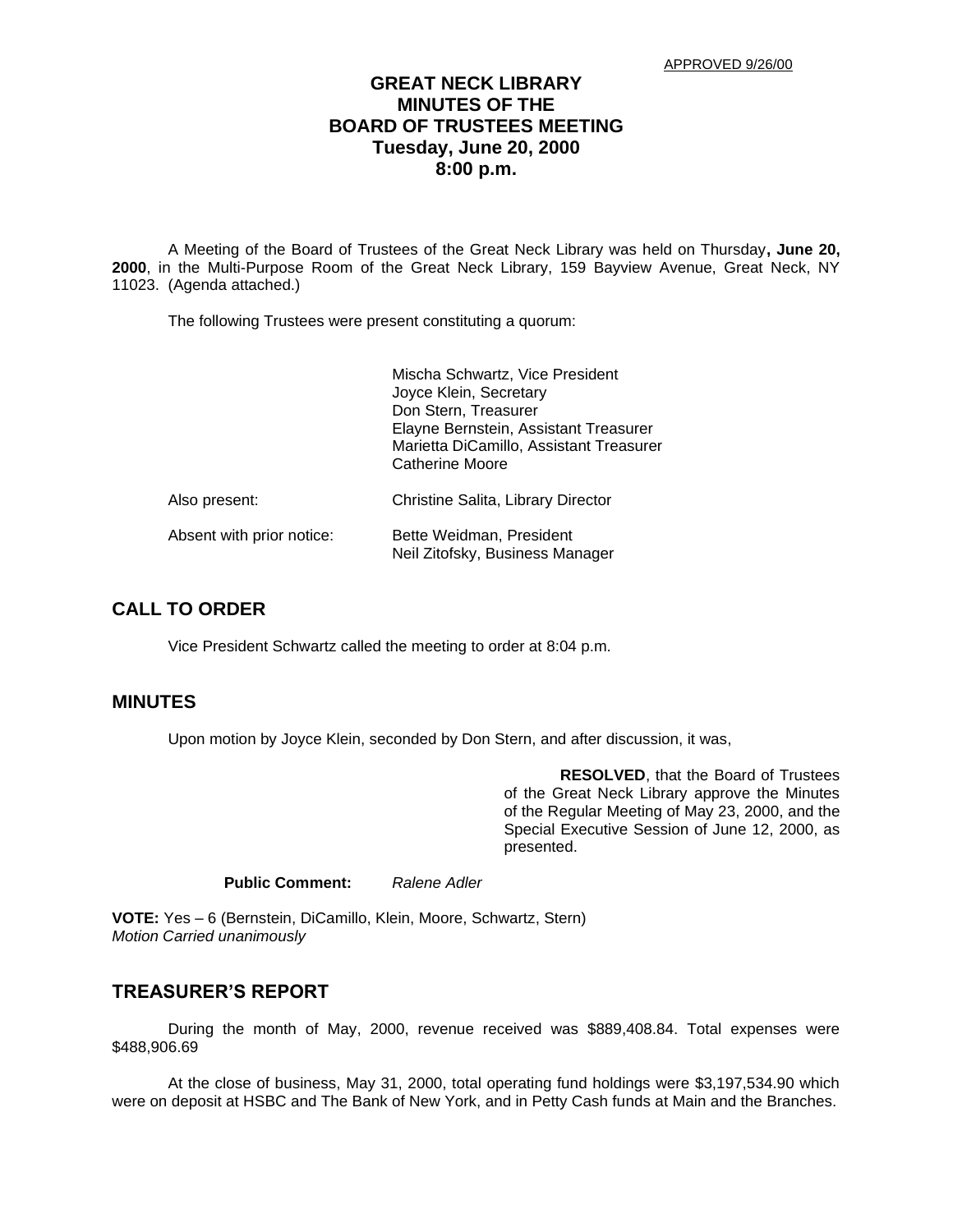Additionally, the balance of the Main Building and Special Services fund was \$1,109,553.51; the Automated Library fund was \$121,474; the Restricted Gift fund was \$17,569.89; the Branch and Special Services fund was \$197,542.51. These funds totaled \$1,446,140.18 on May 31, 2000.

Upon motion by Don Stern, seconded by Joyce Klein, and after discussion, it was,

**RESOLVED,** that the Board of Trustees of the Great Neck Library, accept the June 20, 2000, Treasurer's Report with the Personnel Changes of May 24, 2000, through June 15, 2000.

**VOTE:** Yes – 6 (Bernstein, DiCamillo, Klein, Moore, Schwartz, Stern) *Motion Carried Unanimously*

Upon motion by Don Stern, seconded by Elayne Bernstein, and after discussion, it was,

**RESOLVED,** that the Board of Trustees of the Great Neck Library authorize the Treasurer to pay the persons named in the Check Register dated May 20, 2000, through June 15, 2000, Paid-Checks numbered 1034, and 19843 through 19931, and To-Be-Paid Checks numbered 19932 through 20039, the sums set against their respective names, amounting in the aggregate to \$208,611.08.

**VOTE:** Yes – 6 (Bernstein, DiCamillo, Klein, Moore, Schwartz, Stern) *Motion Carried Unanimously*

# **REPORTS**

**Director's Report** (attached hereto)

**Public Comment:** *Ralene Adler*

# **Trustee Committees**

### Branch Committee

Assistant Treasurer Bernstein announced the revised dates for the Board Branch Committee meetings: June  $27<sup>th</sup>$  at the Parkville Branch and June  $28<sup>th</sup>$  at the Station Branch. The July meeting at the Lakeville Branch has been postponed. As soon as a date is set, it will be announced.

**Public Comment:** *Ralene Adler*

#### Policy/Bylaws

Vice President Schwartz stated that the committee met on June 13<sup>th</sup>. The Procurement Policy was reviewed line by line and compared with a revision suggested by Rebecca Gilliar. Also discussed were the election process and the concept of having more than one Nominating Committee endorsed candidate for elected seats.

**Public Comment:** *Ralene Adler*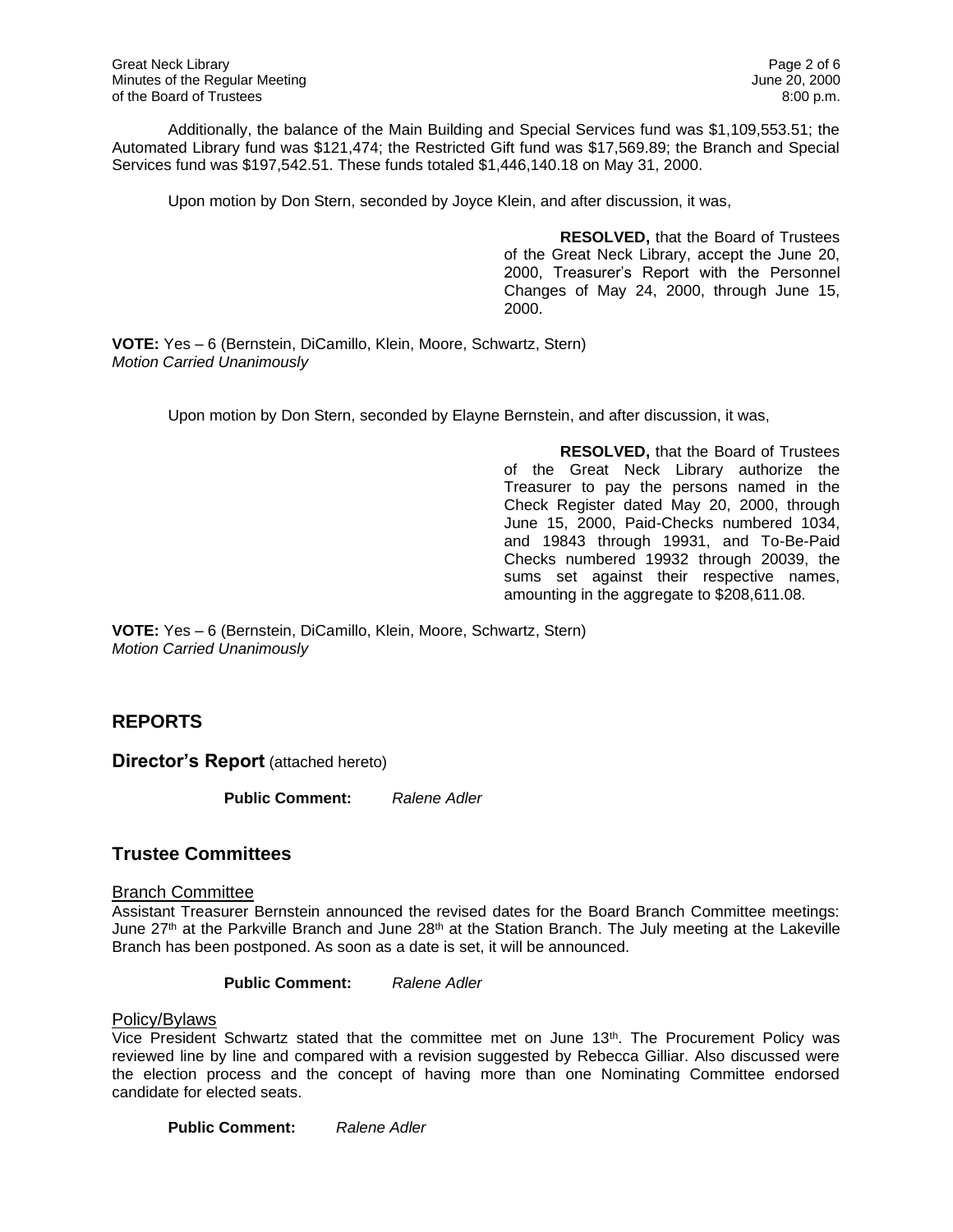# **CORRESPONDENCE**

| Speaking to their letters: | Murray Wallach, Alice Sheff<br>Arnold Topel was not present to speak to his letter. |
|----------------------------|-------------------------------------------------------------------------------------|
| <b>Public Comment:</b>     | Ralene Adler                                                                        |

# **OLD BUSINESS**

#### Station Branch Renovation Contract

Upon motion by Catherine Moore, seconded by Marietta DiCamillo**,** and after discussion, it was,

**RESOLVED,** that the Board of Trustees of the Great Neck Library award the Station Branch renovation contract for shelving and collection relocation, as specified in the Project Scope, to Library and Records Management Systems at a cost of \$16,995, as contained in their quotation dated 6/15/00; funds to come from the Branch and Special Services Fund.

**VOTE:** Yes – 6 (Bernstein, DiCamillo, Klein, Moore, Schwartz, Stern) *Motion Carried Unanimously*

#### Group Dental Insurance

Upon motion by Elayne Bernstein, seconded by Joyce Klein, and after discussion, it was,

**RESOLVED,** that the Board of Trustees of the Great Neck Library authorize the cancellation of the Principal Life Insurance Dental Plan and the acceptance of the dental plan proposal offered by Delta Dental, effective July 1, 2000.

**Public Comment:** *Seymour Olshen*

**VOTE:** Yes – 6 (Bernstein, DiCamillo, Klein, Moore, Schwartz, Stern) *Motion Carried Unanimously*

#### Summer Operations (Personnel and Warrants)

Upon motion by Don Stern, seconded by Catherine Moore, and after discussion, it was,

**RESOLVED,** that the Board of Trustees authorize the Director to fill vacancies for existing positions in accordance with standard practice and that the President, the Treasurer, and Assistant Treasurers be authorized to sign checks in payment of operating expenses due from this date until the next regular Board meeting (scheduled September 12, 2000) as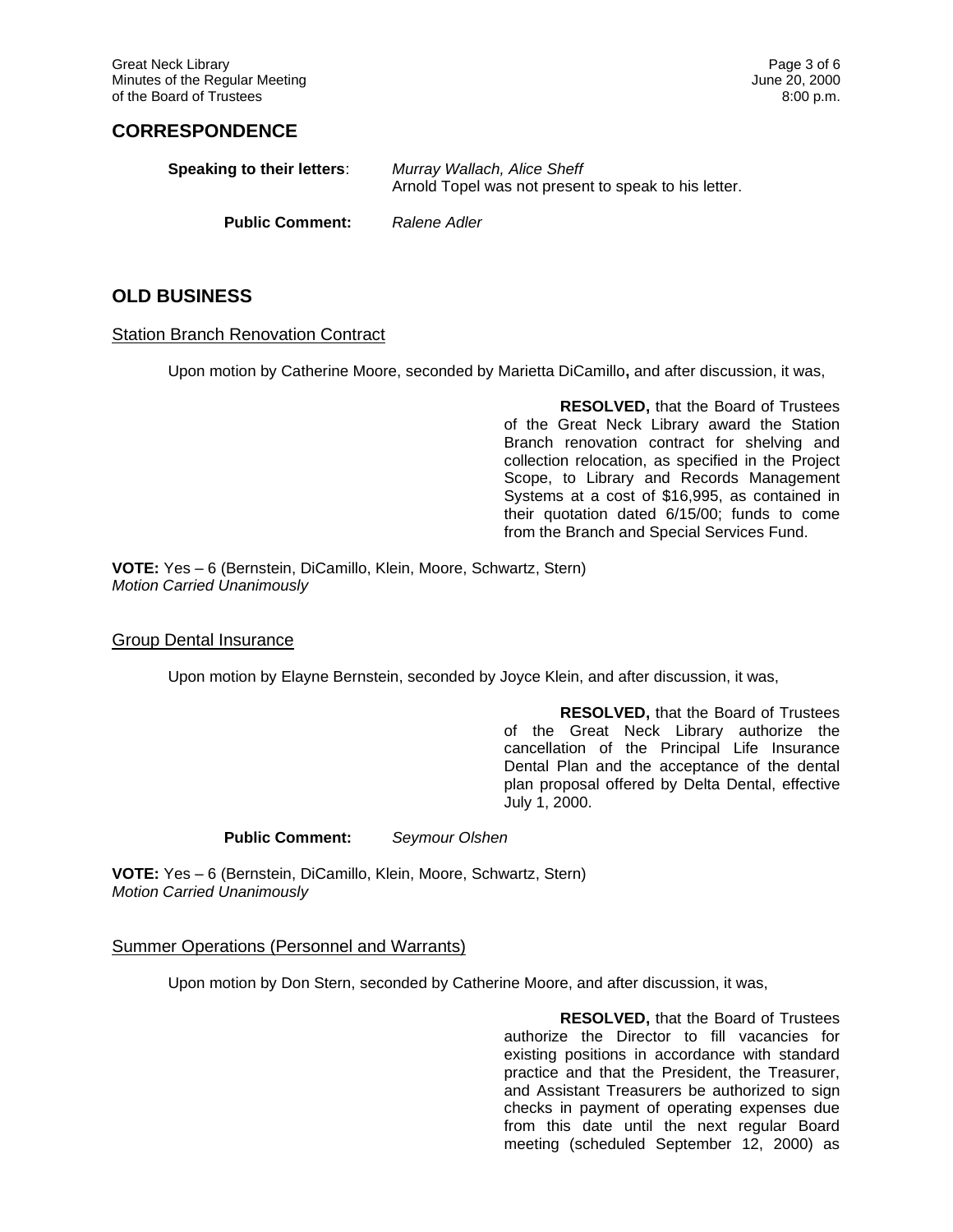approved for payment by the Director and the Business Manager. Such expenses shall have been incurred in accordance with established policies and procedures.

### **Public Comment:** *Ralene Adler*

**VOTE:** Yes – 6 (Bernstein, DiCamillo, Klein, Moore, Schwartz, Stern) *Motion Carried Unanimously*

#### Holiday and Sunday Schedule

Upon motion by Marietta DiCamillo, seconded by Elayne Bernstein, and after discussion, it was,

**RESOLVED,** that the Board of Trustees of the Great Neck Library adopt the Holiday and Sunday Schedule (September 2000 – August 2001) as presented. [copy attached]

**Public Comment:** *Seymour Olshen, Ralene Adler, Rebecca Gilliar*

**VOTE:** Yes – 6 (Bernstein, DiCamillo, Klein, Moore, Schwartz, Stern) *Motion Carried Unanimously*

### Conference Attendance – New York Library Association Conference

Upon motion by Marietta DiCamillo, seconded by Elayne Bernstein, and after discussion, it was,

**RESOLVED,** that the Board of Trustees of the Great Neck Library authorize the attendance of two staff members at the Annual New York Library Association Conference to be held in Saratoga Springs, NY, November 1 – 4, with a maximum reimbursement per attendee of \$1,250; funds to come from Conference and Travel budget line.

### **Public Comment:** *Ralene Adler*

**VOTE:** Yes – 6 (Bernstein, DiCamillo, Klein, Moore, Schwartz, Stern) *Motion Carried Unanimously*

Excessed Equipment

Upon motion by Elayne Bernstein, seconded by Don Stern, and after discussion, it was,

**RESOLVED,** that the Board of Trustees of the Great Neck Library declare the items listed on the appended schedule to be excessed and authorize the Director to dispose of same in an appropriate manner.

**Public Comment:** *Rebecca Gilliar, Debbie Shichtman*

**VOTE:** Yes – 6 (Bernstein, DiCamillo, Klein, Moore, Schwartz, Stern) *Motion Carried Unanimously*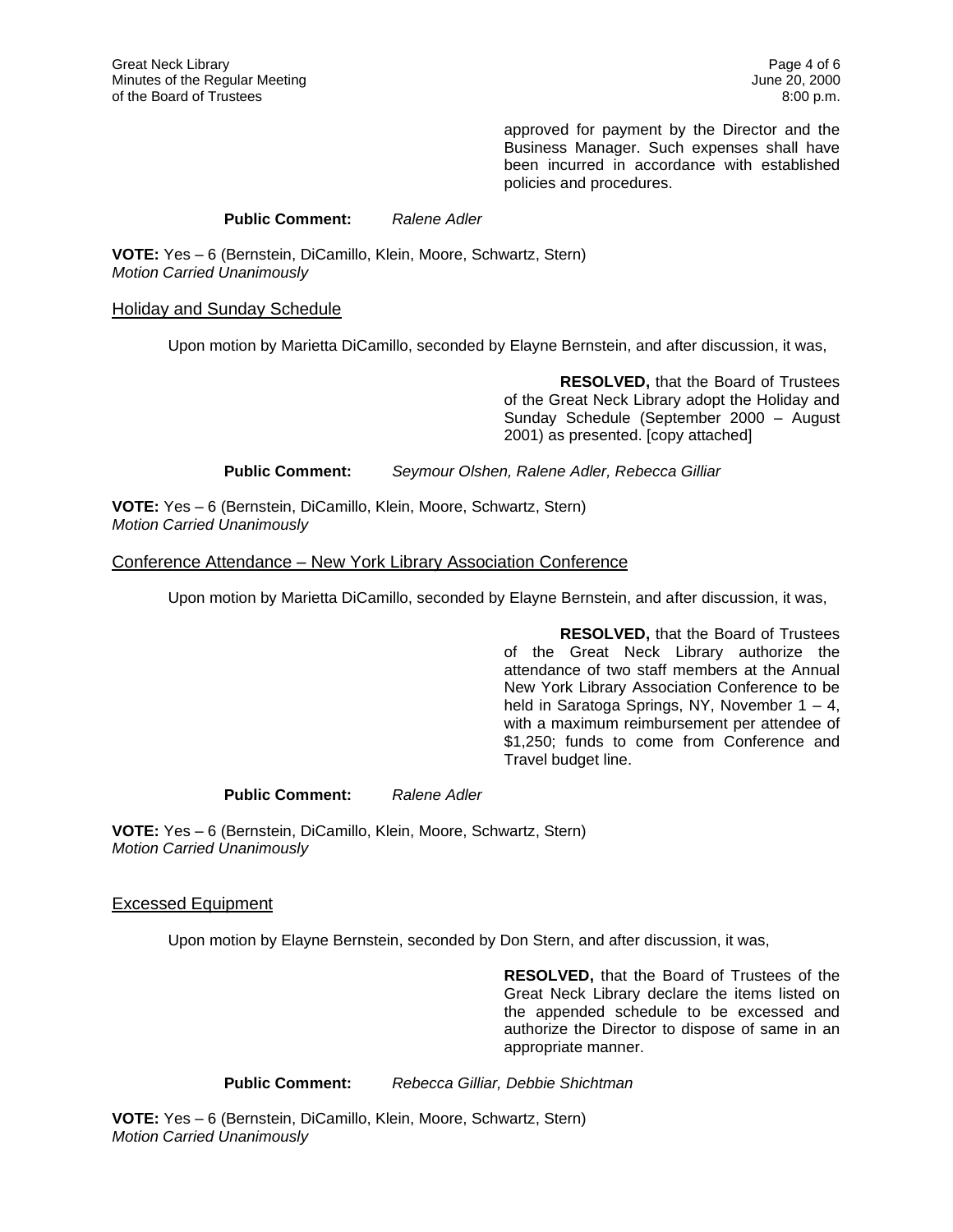### Policy and Bylaws – Procurement Policy

Upon motion by Catherine Moore, seconded by Joyce Klein, and after discussion, it was,

**RESOLVED,** that the Board of Trustees of the Great Neck Library modify the Procurement Policy [Policy Manual, Section D-10] in the following manner:

*In general, substantial expenditures, i.e., those in excess of \$7,500, shall require the solicitation of three estimates written quotations…*

**Public Comment:** *Murray Wallach, Ralene Adler, Rebecca Gilliar*

**VOTE:** Yes – 5 (Bernstein, Klein, Moore, Schwartz, Stern) No – 1 (DiCamillo) *Motion Carried* 

### Microfilm Reader/Printer Service Contracts

Upon motion by Elayne Bernstein, seconded by Joyce Klein, and after discussion, it was,

**RESOLVED,** that the Board of Trustees of the Great Neck Library authorize the awarding of the service contract for the four Minolta microfilm and microfiche reader/printers to Lason, at a total cost of \$2,950 per their quotation dated 5/23/00, to be charged to the Service Contracts budget line.

**Public Comment:** *Seymour Olshen*

**VOTE:** Yes – 6 (Bernstein, DiCamillo, Klein, Moore, Schwartz, Stern) *Motion Carried Unanimously*

#### Innovative Interfaces Millennium Upgrade

Janet Fine, Head of Circulation Services, and Arlene Nevens, Head of Technical Services, made presentations on the benefits of upgrading to Innovative Interfaces Millennium.

Upon motion by Catherine Moore, seconded by Joyce Klein, and after discussion, it was,

**RESOLVED,** that the Board of Trustees of the Great Neck Library authorize the software upgrade of the Library's automation system from Innovative Interface's INNOPAC to Innovative Interfaces Millennium at a total cost of \$110,000 per the negotiated agreement with Innovative Interfaces as contained in their quotation dated 5/30/00, funds to come from the Automated Library Fund.